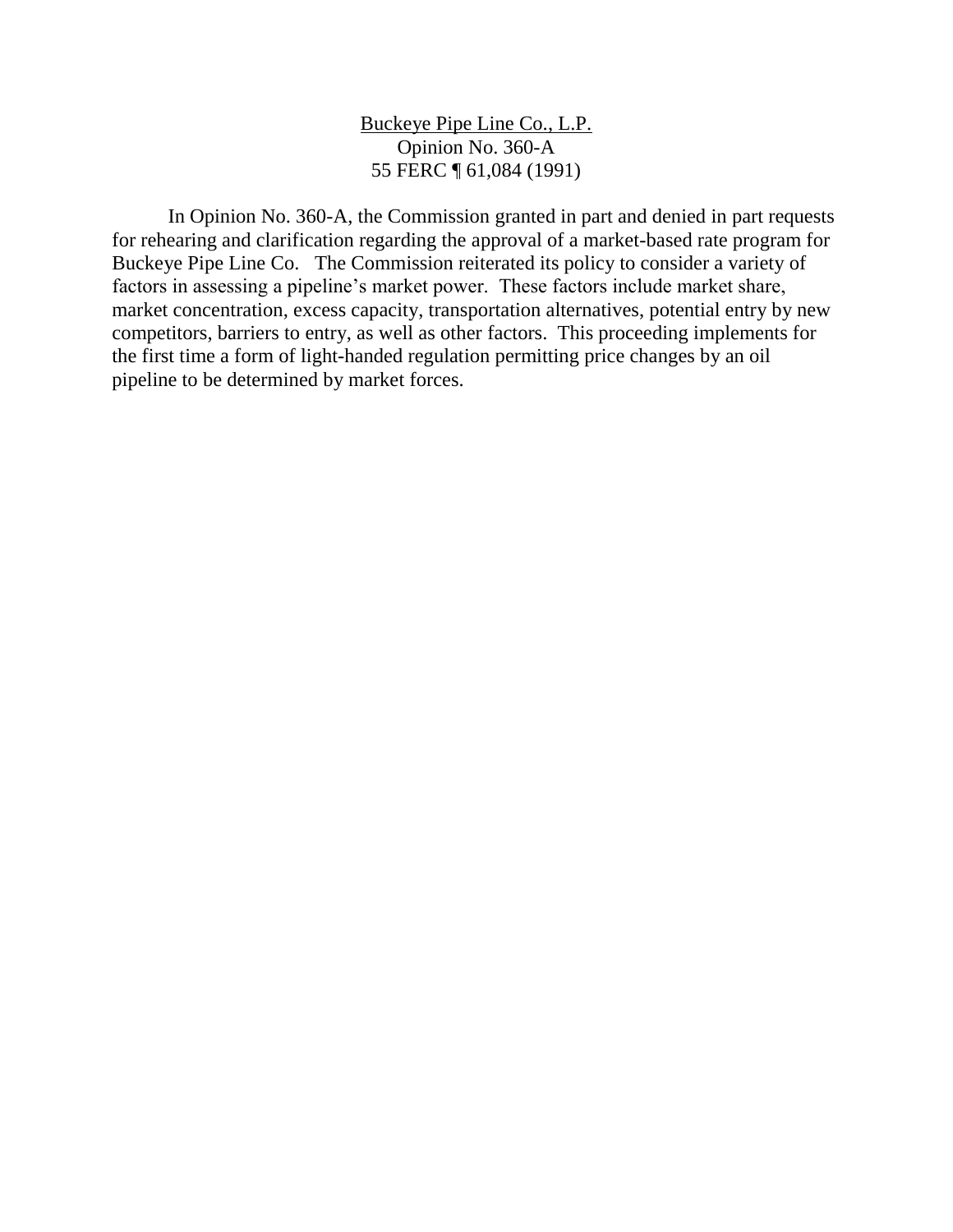Jnofflclal FERC-Generated PDF of 20050808-0278 Issued by FERC OSEC *08/08/2005* in Docket#: -

# **[1 61,004l**

Bucksys Pipe Line Co., L.P., Docket Noe. IS87-14-002 and ORSS-3-001

Opinion No. 360-A; Opinion and Order on Rehearing

## **(Issued April 18, 1991)**

Before Commissioners: Martin L. Allday, Chairman; Charles A. Trabandt, **Elizabeth Anne Moler and Jerry J. Langdon.** 

## [Note: Opinion No. 360; opinion and order on Initial Decision issued December **31,** 1990, appears at 53 FBRC **1 61,475.]**

## [Opinion No. 360-A Text]

On December 31, 1990, the Commission issued Opinion No. 360 in this proceed $ing<sup>1</sup>$  Opinion No. 360 affirmed in part and reversed in part the Initial Decision<sup>2</sup> issued by the administrative law judge (ALJ) on February 12, 1990, in which he determined that Buckeye Pipe Line Company, L.P. (Buckeye) lacked significant market power in all of its relevant markets, and it implemented, with modifications, Buckeye's proposed experimental program for rate regulation.<sup>3</sup> On January 30, 1991, Buckeye and the Association of Oil Pipe Lines (AOPL), filed requests for rehearing and/or clarification of several issues addressed in Opinion No. 360. For the reasons discussed below, the Commission is granting in part and denying in part the requests for rehearing and/or clarification.

## **L** Background

This proceeding is unique in that it implements for the first time for an oil pipeline a form of light-handed regulation that permits price changes by the pipeline to be determined by market forces.

## **A. Initial Decision**

The proceeding arose from a Buckeye filing on February 13, 1987, that proposed a six-percent general rate increase and requested relief from section 4 of the Interstate Commerce Act (ICA) in order that Buckeye could charge lower rates at the outer end of its system to meet competition.<sup>4</sup> Buckeye's proposal covered the transportation of petroleum products in and between the states of Washington, Illinois, Indiana, Michigan, Ohio, Pennsylvania, New Jersey, New York, and Connecticut. On March 13, 1987,

<sup>3</sup> "Mecion of Buchsye Pipe Line Company, L.P. For Expedited Adopties Of An Experimental Pro-<br>gram For Rate Regulation In Competitive Markets,'' filed May 1, 1990 (bereafter Buckeye's Proposal).

<sup>4</sup> Under section 4, 49 U.S.C. § 4 (1979), a pipeline may not charge a higher rate for transporting prodwits to a nearer destination than it charges for a farther destination, without obtaining FERC approval.

**PERC Reports** 

<sup>&</sup>lt;sup>1</sup> Buckeye Pipe Line Ca, L.P., 53 FERC 161,473 (1990) (hereafter Opinian No. 360).

<sup>&</sup>lt;sup>2</sup> 50 FERC ['63,011 (1990) (hereafter Initial Decision).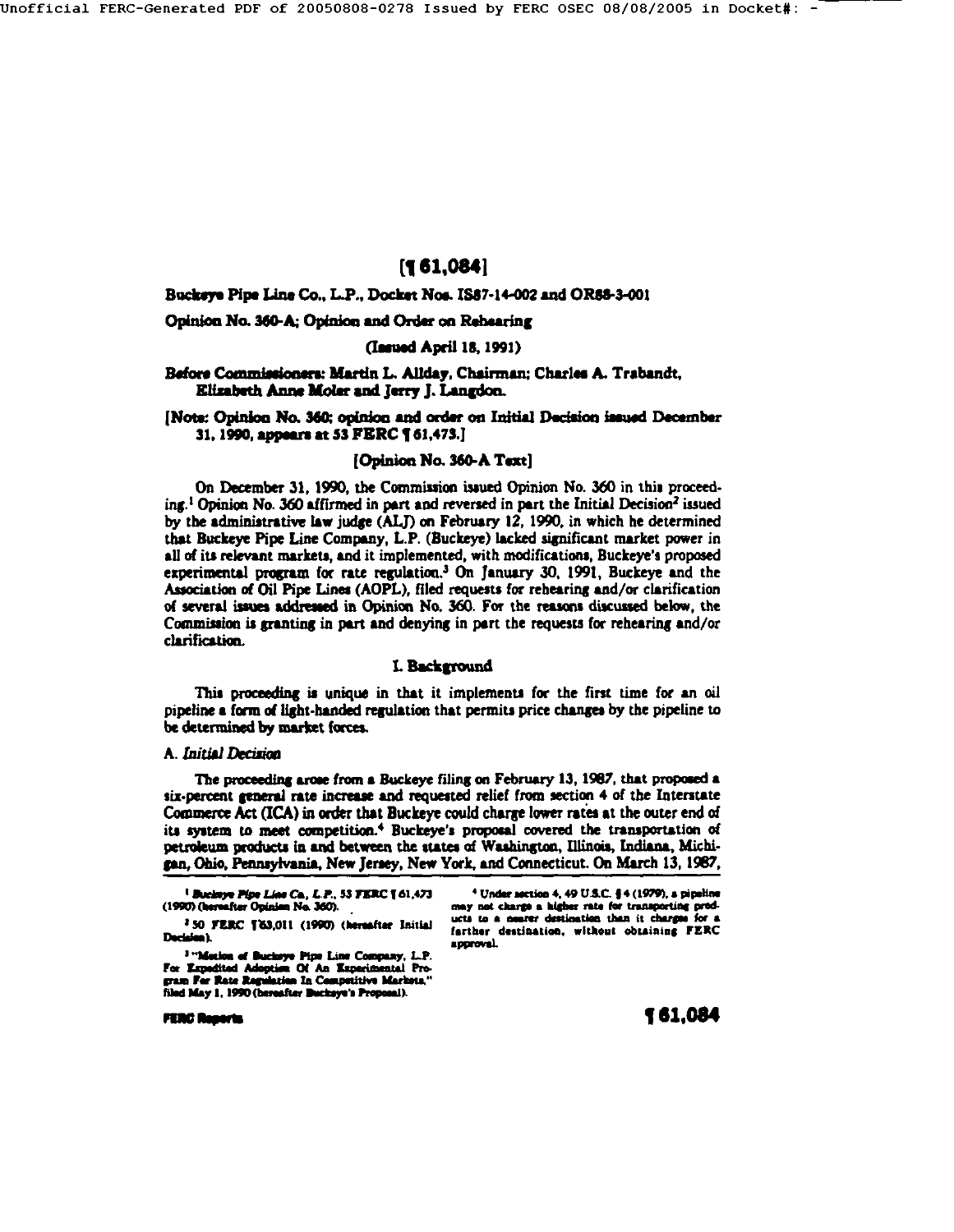the Commission's Oil Pipeline Board issued an order that accepted Buckeye's revised filing subject to refund, suspending it for one day, temporarily granted the requested section 4 relief, and set the matter for hearing.

During the initial stages of the proceeding Buckeye had requested that its proposal be evaluated under less strict standards than the ratemaking principles in Opinion No.  $154-B$ .<sup>5</sup> Accordingly, the proceeding was bifurcated to give Buckeye an opportunity to demonstrate that strict cost based ratemaking scrutiny was not warranted. Phase I of the bifurcated proceeding was intended to address the question of whether Buckeye has significant market power in the markets to which it transports, or whether it is subject to effective competition in thee markets. Phase II was to address how Buckeye's rates would be regulated, particularly in the markets in which Buckeye lacks significant market power.

At the hearing one issue was litigated: whether Buckeye has significant market power in any of its relevant markets. The ALl" found that "Buckeye has shown it lacks significant market power in each of its relevant markets at the present time." $6$ 

## B. Opinion No. 360

1. Phase I

On exceptions the Commission couducted an analysis of Buckeye's market power based on the evidentiary record developed at the hearing. The Commission first affirmed the ALJ and defined the relevant product market as the transportation of refined petroleum products and the relevant geographic markets as the areas that. include all supplies of transportation from all origins to United States Department of Commerce, Bureau of Economic Analysis Economic Areas (BEAs).<sup>7</sup>

The Commission then evaluated whether Buckeye has significant market power in each relevant geographic market. As the first step the Commission screened for market concentration in each market by using the Herfindahl-Hirshman Index (HHI) based ou actual deliveries into the market. Then, unless the market had a particularly low HHI, the Commission considered and weighed various other factors such as the potential entry of competitors into the market, available transportation alternatives, market share, availability of excess capacity, and the presence of large buyers able to exert downward monopsonistic presaure on transportation rates. After completing this anaiysis for each market, the Commission then reached a conclusion as to whether, on balance, these factors established that Buckeye has significant market power in that market such as to necessitate continued close regulatory oversight of its rates in that market.

Of the 22 relevant markets considered, the Commission affirmed the ALl's finding that Buckeye lacks significant market power in the following 15 markets: Scranton-Wilkes Barre; Pittsburgh; Harrisburg-York-Lancaster; Philadelphia; Columbus; Lima; Toledo; Detroit; Saginaw-Bay City;, Fort Wayne; Kokomo-Marion; Indianapolis; Hartford-New Haven-Springfield; Seattle; and Terre Haute. The Commission made no findings with respect to the Youngstown.Warren and Buffalo markets since Buckeye

**¶ 61,084** 

 $6$  50 FERC  $1$  63,011, at p. 65,064 (1990).

<sup>7</sup> BEAs are geographic regions surrounding major cities that are intended to represent areas of actual economic activity.

Federal Energy Guidelines

<sup>&</sup>lt;sup>5</sup> Williams Pipe Line Co., 31 FERC 161,377 (1985); see also Opinion No. 154-C, 33 FERC 161,327 (1985). Because the Commission approved a complete  $set$  the underlying Williams case, 30 FERC. | 61,262, Opinion No. 154-B has not been reviewed by the court of appeals, but it remains as the Commission's standard for regulating oil pipelines.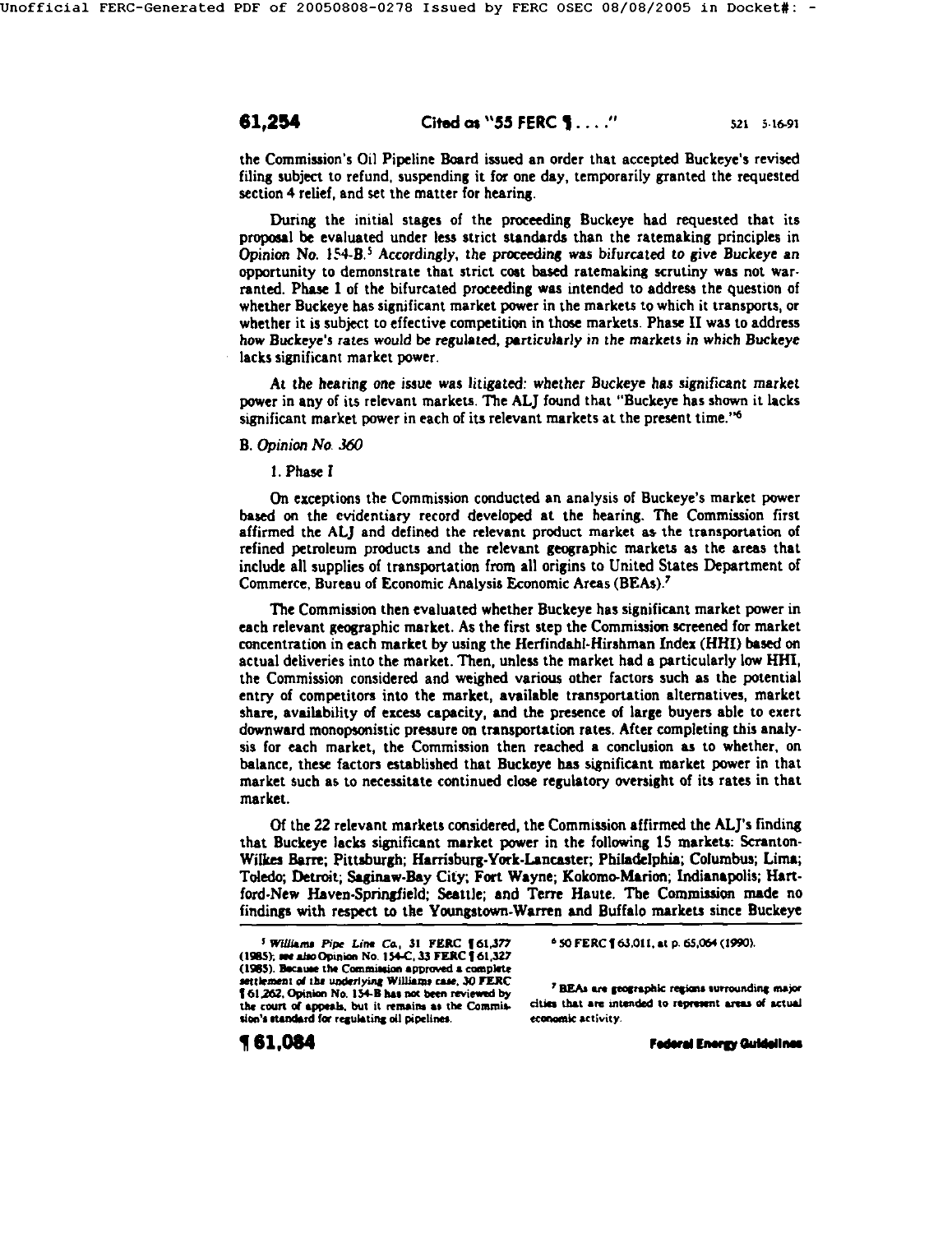# 521 5-16-91 **Commission Opinions, Orders and Notices** 61,255

has no tariff on file for those markets and does not serve them. The Commission found that the New York City market should continue to be regulated because the record was insufficient to make a finding of Buckeye's market power in that market. Finally, the Commission found that in the remaining four markets, Syracuse-Utica, Rochester, Binghampton-Elmira, and Cleveland, Buckeye has significant market power.

## 2. Phase II

In fulfillment of Phase II of this proceeding, the Commission considered and accepted, with modification, an experimental program proposed by Buckeye for regulation of its rates in competitive markets. The proposal basically advocated using price changes in markets where Buckeye lacks significant market power to set caps for price changes in the markets where it does have market power. The essential features of Buckeye's experimental proposal were;

(1) The change in the average price in Buckeye's competitive markets (excluding prices which do not apply to the minimum annual volume) would cap the allowed change in the average price in less competitive markets. Increases or decreases in the average price in competitive markets would be mirrored by corresponding increases in the average price in less competitive markets.

(2) Individual price changes in the less competitive markets could deviate from the competitive average by a predetermined amount.

(3) Price changes over a two-year period may not exceed 15 percent in real terms, and price changes not exceeding the change in the GNP deflator plus two percent would not be subject to suspension.

In adopting Buckeye's proposal, the Commission expressed two concerns with the proposed cap on rate increases in markets in which Buckeye does have significant market power. First, it considered that Buckeye's calculations of average price in the markets in which it does not have significant market power could give undue weight to small volume markets and thereby give Buckeye an incentive to manipulate prices in those markets for gain in its larger volume markets in which it has significant market power. Second, it considered that the price flexibility advocated for markets where Buckeye does have significant market power would not be an effective protection against Buckeye's potential to use its market power to price discriminate.

Accordingly, the Commission accepted a modified version of Buckeye's proposal for a period of only three years. The Commission also required that Buckeye file annual reports to enable the Commiseion to judge whether light-handed regulation succeeds in protecting shippers against market power abuses.

### II. Discussion

## A. Market Power Findings

## **1.** New York City

In Opinion No. 360 the Commission noted that Buckeye only makes intra-BEA deliveries of products transported into the New York City BE& by other pipelines or water carriers, and that it receives gasoline, jet fuel, and distillate fuel oil in Linden, N.J. and transports it to Long Island City, N.Y., Inwood, N.Y. and to La Guardia, JFK, and Newark airports. The Commission also concluded as to these types of markets that it is reasonable to presume that Buckeye would be unable to affect the price of delivered product in a BEA if it made only intra-BEA deliveries since, among other

matrix **matrix of the contract of the contract of the contract of the contract of the contract of the contract of the contract of the contract of the contract of the contract of the contract of the contract of the contract**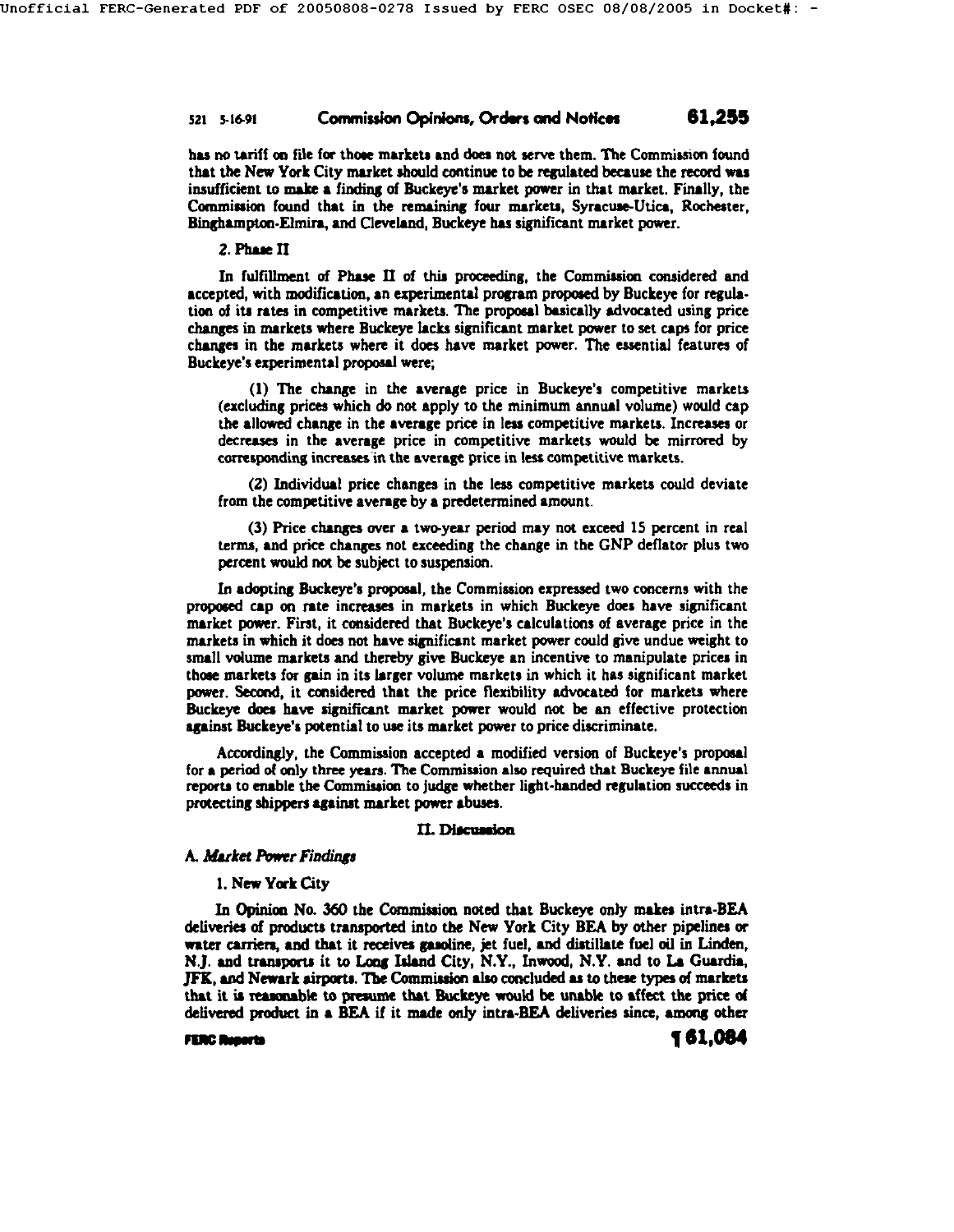things, it has no control over the amount of product flowing into the BEA. The presumption was contested with respect to the New York market. The Commission found that the record did not clearly support the presumption and that, accordingly, Buckeyc's rates in the New York City BEA would continue to be regulated.

Buckeye argues that in analyzing the New York City market, the Commission focused solely on the delivery of jet fuel to the three major airports, and overlooked or failed to consider Buckeye's substantial deliveries of gasoline and fuel oil in this market at Long Island City and Inwood. Buckeye contends these delivery points are actively served by barge, including barges owned or controlled by Buckeye's major shippers, and that Buckeye has lost substantial business to these competitors. Buckeye asserts that barge competition clearly constrains its rates to Long Island City and Inwood, and that no party submitted any contrary evidence. Buckeye maintains that even if the Commission wishes to consider treating the New York City airports as submarkets, the Commission should find that based on the uncontested record regarding Long Island City and Inwood, Buckeye lacks significant market power over the other nonjet fuel deliveries to those points within this market. AOPL makes a similar argument with respect to competition from barges.

The Commission does not agree. In Opinion No. 360 the Commission stated that Buckeye was presumed to be unable to affect the delivered price in a BEA if it makes only intra-BEA deliveries. However, this presumption was contested as to deliveries in the New York City BEA, "especially" as applied to jet fuel delivered to the three airports. Accordingly, the Commission concluded that the evidence of record was not sufficient to support a finding that the presumption was justified for the New York City BEA as a whole.<sup>8</sup> Although the Commission gave special attention to the contested airport deliveries, it clearly also gave consideration to the BEA in its entirety, including Buckeye's deliveries to Long Island City and Inwood. 9 In fact, the Commission of necessity focused on the New York market as a whole, rather than as individual submarkets, simply because there was not enough evidence submitted regarding transportation movements, competition, transportation alternatives, capacity, and other analytical factors within the various claimed submarkets to enable a more differentiated analysis. In this regard, the Commission rejected arguments by the Air Transport Association (ATA) that the relevant geographic markets should be the individual airports, and adopted Buckeye's position, advanced throughout this proceeding, that relevant markets, including the New York City market, should be defined as BEAs.

Buckeye now argues that the Commission should consider the New York City BEA as a number of submarkets, but it relies only on the record as now made to support its arguments. It has offered nothing that the Commission has not already considered in finding the record insufficient to support a determination that Buckeye does not exercise significant market power. In other words, Buckeye, now that it is to its advantage, for the first time advocates splitting the New York City BEA into submarkets based on a record that contains no more evidence in support of this position than that offered by' ATA, which the Commission already has found to be inadequate. The problem is that the Commission has been, and continues to be, faced with a lack of record evidence to support either the competitive presumption as to the New York City

 $^9$  The ALJ, in support of his finding that barging presented a feasible alternative to shipping on Buckeye's line, indicated that the rates to "Long Island"

were comparable to those to La Guardia. Thus, the importance of barge competition was clearly considered in the evaluation of the New York City BEA.

**Federal Energy Quidelines** 

<sup>&</sup>lt;sup>9</sup> 53 FERC 1 61,473, at p. 62,674 (1990).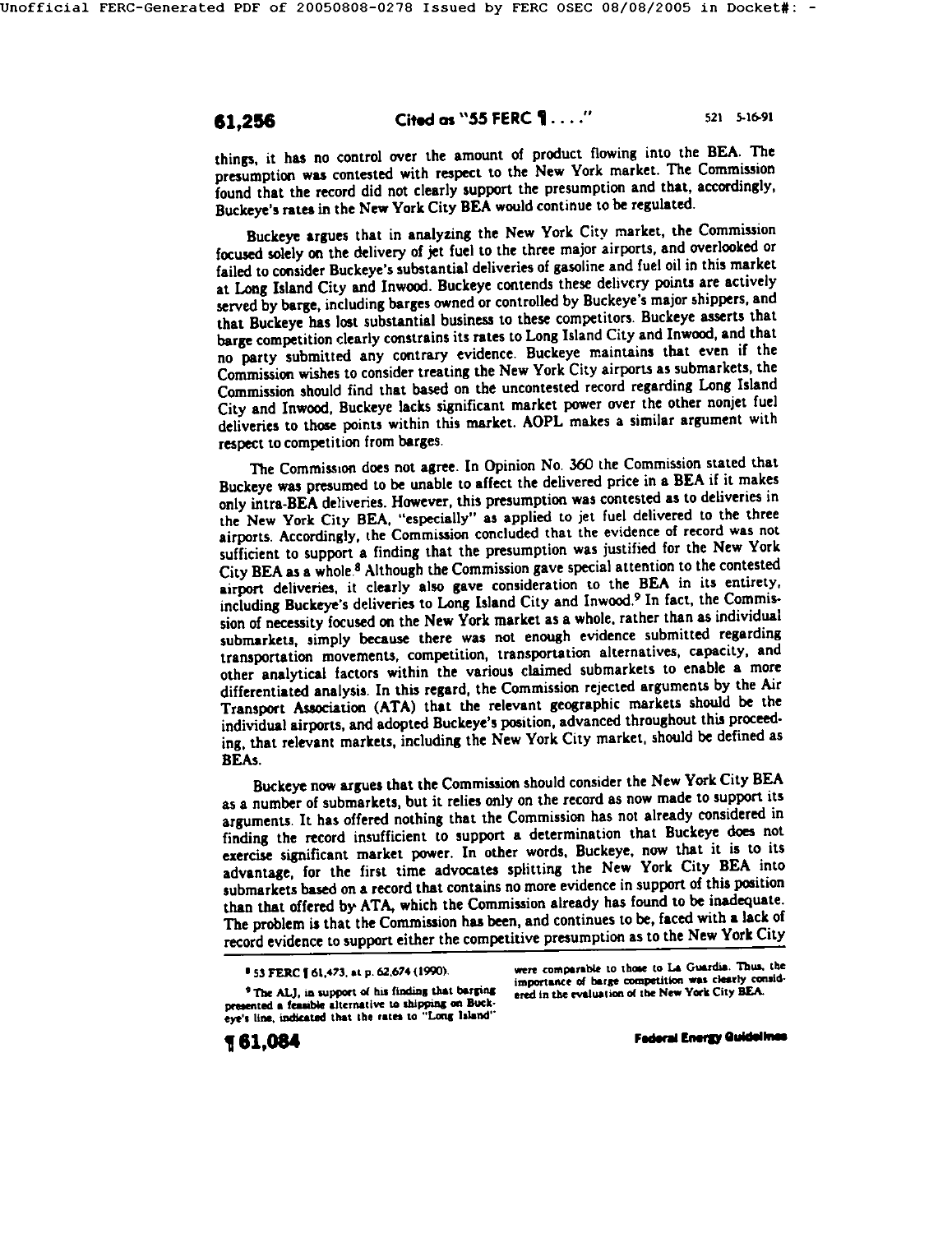## 521 5-16-91 **Op nlom, Ordws and Notlcm 61,257**

market as a whole, or the differentiation of the New York City market as a number of submarkets that can be separately analysed as to Buckeye's ability to exercise significant market power in them.

In Opinion No. 360 the Commission offered Buckeye the opportunity to attempt in the future to show that it does not exercise significant market power in the New York City market, but Buckeye has not yet done so. Nevertheless, our conclusions here should not be viewed as a withdrawal of that offer or as a determination that Buckeye can never establish through convincing record evidence that the New York City market, either in whole or in part, shonld receive light-handed regulatory treatment. We are ordy affirming the Commission's findings that the evidence in this case does not warrant that treatment, and that New York City consequently will continue to be regulated as a single market. Accordingly, the requests for rehearing with respect to the New York City BEA are denied.

## 2. Cleveland

The Commission concluded that Buckeye can exercise significant market power in the Cleveland BEA. Its conclusions were based on consideration of a highly concentrated market as indicated by a very high HHI, an over 75-percent market share enjoyed by Buckeye, and the amount and quality of competitive service provided by three other pipelines.

Buckeye contends that the Cleveland market vividly illustrates why HHI figures do not necessarily measure the degree of actual market competition. Buckeye further contends that the overwhelming record evidence in this proceeding demonstrates intense competition in this market despite the high HHI. Buckeye argues that the Cleveland market is served by five pipelines,<sup>10</sup> a local refinery, one major refinery in Lima, Ohio, two major refmeries in Toledo, and active petroleum products port facilities. Buckeye maintains that major oil company shippers responsible for over 87 percent of Buckeye's 1987 deliveries own or control competing pipelines serving this market. Buckeye asserts that over 62 percent of its deliveries to the Cleveland market are on behalf of a single shipper, Inland Corporation, which operates a private, competing pipeline, and has bargained Buckeye's rate down to an extremely low level. Accordingly, Buckeye reiterates its claim that it does not have significant market power in this BEA.

Buckeye avers that significant excess capacity also exists in this market and this provides a strong incentive for vigorous competition. Buckeye maintains that it is undisputed that trucks could also serve this market economically from refineries in Lima and Toledo, Ohio, and could easily expand deliveries and increase market share if Buckeye were to raise its prices unreasonably. Buckeye contends that any potential market power it would exercise in this market is more than fully offset by the countervailing market power of its major oil company shippers.

The arguments made by Buckeye in support of its contention that the Cleveland market need not be regulated are unavailing since these arguments merely restate factors that were considered and discounted in our original analysis of this BEA. The very high HHI of 5976 for the Cleveland BEA, while indicating a highly concentrated market, was only one factor considered by the Commission in determining that

**max Tenc Asports and**  $\blacksquare$  **1.084** 

<sup>&</sup>lt;sup>10</sup> The five pipelines indicated by Buckeye are Buckeye, Inland Sun Pipe Line, ARCO Pipe Line and, since July 10, 1989, Ohio River Pipeline.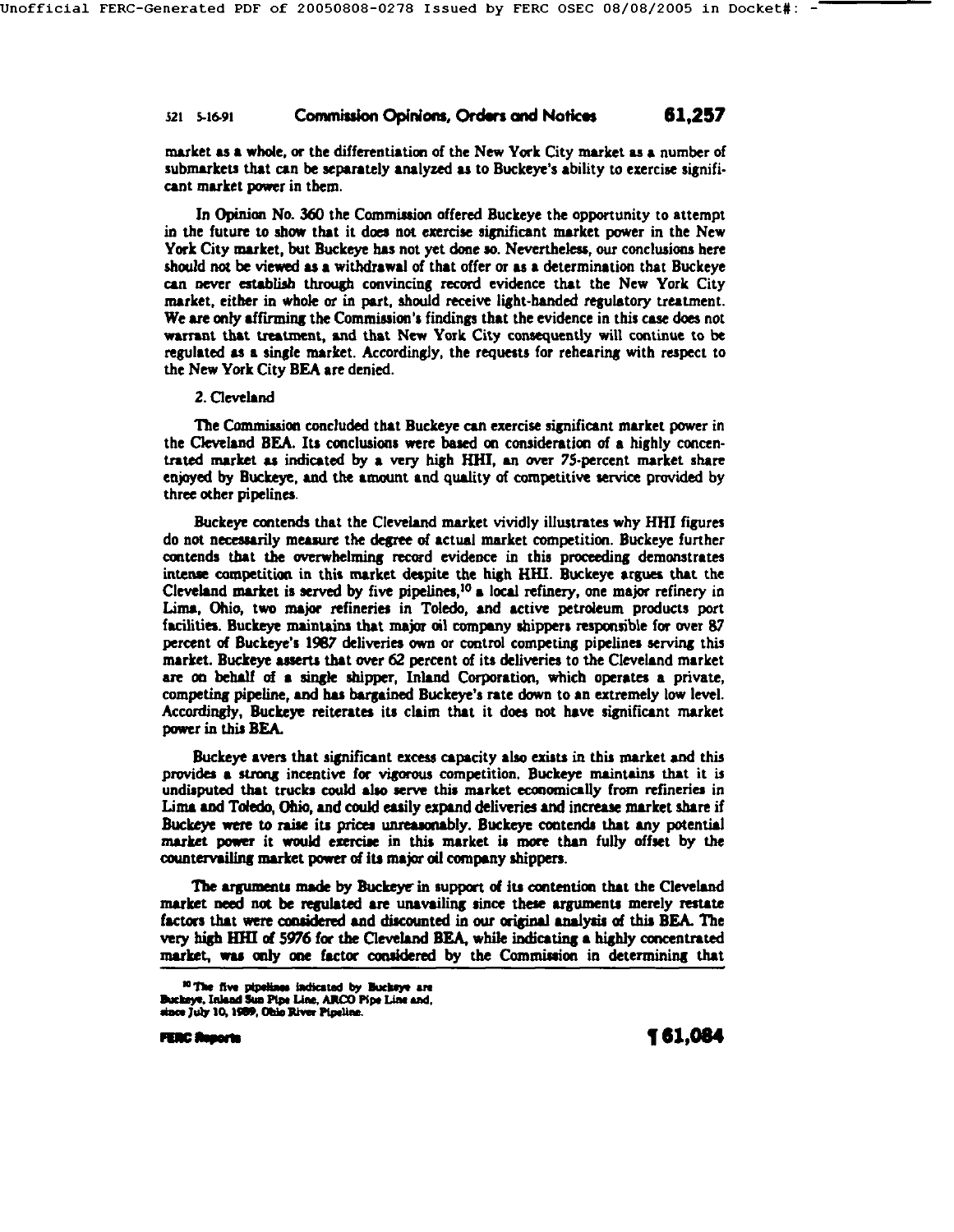## **61,258 Cited as ''55 FERC 1....''** 521 5-16-91

Buckeye has significant market power. The Commission also evaluated the potential for competition from other pipelines as well as *long.haul* trucking from Toledo refin. cries and the viability of barging and determined that the HHI for the Cleveland market was still in excess of 2400, which clearly indicated that Buckeye could exercise significant market power in this BEA. Thus, any excess capacity that exists in this market is offset by its intense concentration. The Commission also noted that the other pipelines serving this market, including Inland, *account* for only about a quarter of the deliveries into the market. The record in this proceeding shows that Buckeye is the only common carrier pipeline serving this market with connections to Detroit, Lima, and Lebanon. Indeed, the only other common carrier pipeline transporting product to Cleveland was Sun pipeline from Toledo.<sup>11</sup> Thus, Buckeye's contention that Inland, a proprietary pipeline, is a serious competitor in this market, continues to be, as we noted in Opinion No. 360, an overstatement.

The Commission considered and discussed each of the factors advanced by Buckeye on rehearing in support of its position. It specifically weighed each of these various factors and determined, on balance, that the Cleveland market is one in which Buckeye can exercise significant market powzr. Buckeye has presented no new evidence nor raised any matters regarding the Cleveland market that were not considered by the Commission. Accordingly, Buckeye's request for rehearing with respect to the Cleveland BEA is denied.

3. Upstate New York

The Commission found that Buckeye has significant market power in the upstate New York markets (Syracuse-Utica-Rochester and Binghampton-Elmira). In reaching this canciuaion the Commission considered several factors such as market share, market concentration, excess capacity, the number and type of transportation alternatives available to customers, potential entry by new competitors and natural barriers to entry.

Buckeye, however, argues that the Commission's findings were based primarily on the rejection of Atlantic Pipe Line ("Atlantic") as a meaningful competitor. Buckeye contends that the extensive record on these markets fully supports the ALJ's conclusions that Atlantic provides strong competition in this market and has taken substantial business away from Buckeye. Buckeye maintains that this fact and other competitive evidence, such as competition from trucking, shows that it lacks significant market power in upstate New York.

Buckeye clearly misstates the *Commission's reasoning with respect* to its market power findings in the upstate New York markets. As to the Rochester BEA, the Commission noted that the Hill for this market was 5378, indicating a very highly concentrated market, and that no potential entrants could be found to come into the market at a reasonable cost so as to reduce this very high HHI. In addition, the Commission found that Buckeye's share of this market is over 71 percent. The Commission's reasoning with respect to the Syracuse-Utica and Binghampton-Elmira BEAs was similar, where the HHI's were 4783 and 3401 respectively, with no viable competition to be found in either market.

With respect to Atlantic, the Commission noted that it could not be assumed that shippers would change their shipping arcangemonts and have their products delivered

**F** 61,084 Full . The example of the example of the end of the end of the end of the end of the end of the end of the end of the end of the end of the end of the end of the end of the end of the end of the end of the end o

<sup>&</sup>lt;sup>11</sup> Exhibit ATA-15, Schedule 3; exhibit B-64, Table B-64-1.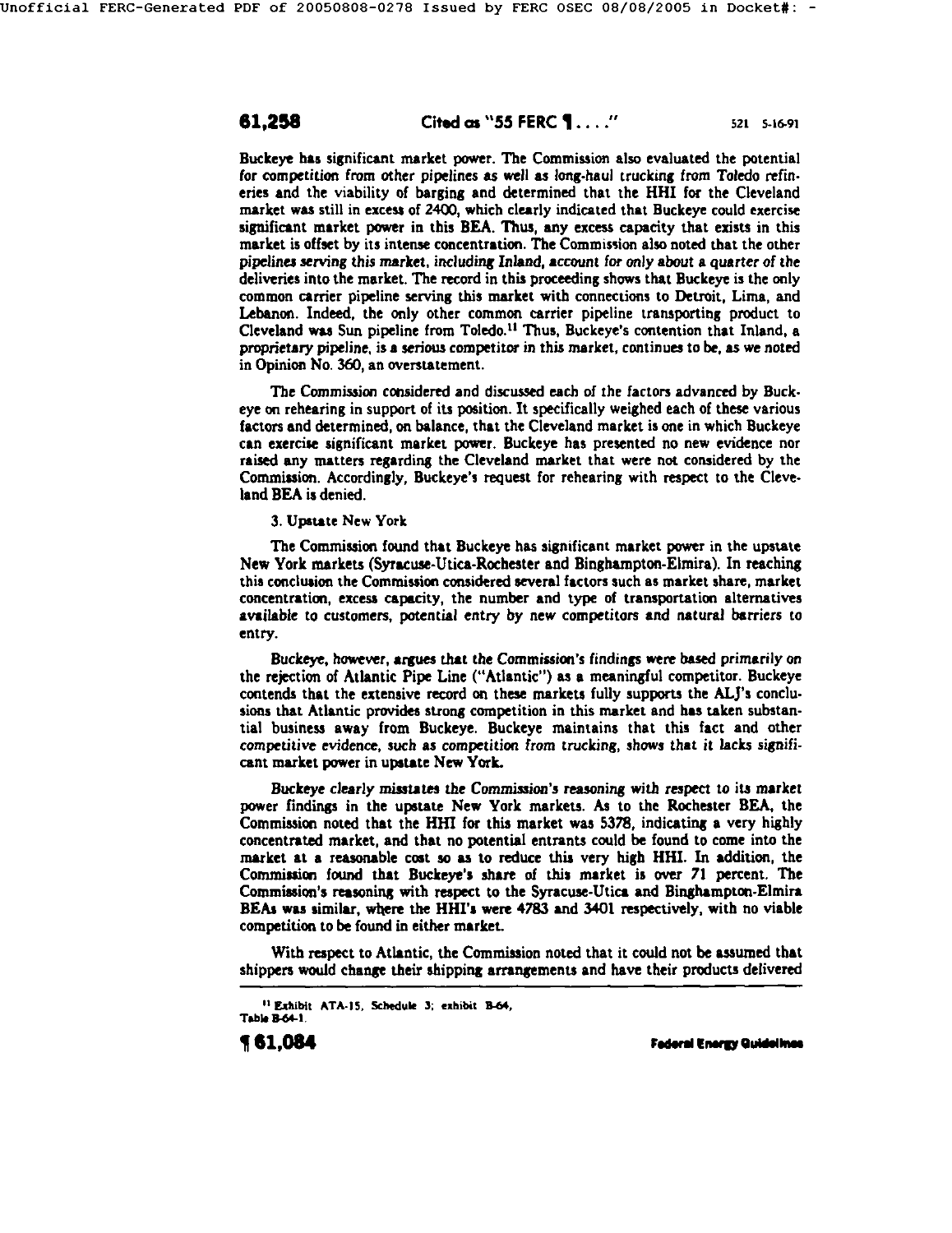## 521 5-16-91 **Commission Opinions, Orders and Notices** 61,259

to Philadelphia, rather than Linden, to use the Atlantic pipeline rather than Buckeye, since this would likely involve some additional expense to shippers. The Commission also noted that the record failed to show that any analysis was conducted that would support a conclusion that Buckeye faces significant competition from Atlantic. The Commission also pointed out that it had not been shown that Mobil could become an effective competitor if Buckeye wore to increase its rates, noting, among other things, that Mobil's 18 MBD operating capacity is 90 percent utilized. In fact, the only factor that weighed in favor of a finding of competitivenees in the Rochester and Syracuse-Utica BEAs was the presence of USAir, and its likely ability to exert some downward pressure on Buckeye's pricing. The Commission also pointed out, however, that it could not be assumed that USAir's position would allow it to control prices. In its analysis of the Binghampton-Elmira BEA, the Commission noted that the only justification the ALJ gave for finding that other pipelines conld take away Buckeye's business was the us¢ of drag reducing additive by those pipelines to increase capacity, and that this argument had little validity since Buckeye could use the same methods itself, to its own henefit.

Thus, in analyzing the upstate New York markets and concluding that Buckeye can exercise significant market power in them, the Commission clearly considered factors other than the presence of Atlantic and its potential, or lack thereof, as a competitive force. Buckeye has not presented any new evidence that would warrant a modification of our original findings with respect to these markets, and its request for rehearing is denied.

## **B. Pricing Flexibility**

Buckeye and AOPL request rehearing of the Commission's decision to limit the flexibility Buckeye had sought to establish above average individual rate increases in markets where Buckeye has significant market power. In Opinion No. 360 the Commis sion expressed concern about Buckeye's proposal for price flexibility, stating that Buckeye could use its market power to price discriminate or for cross-market subsidization. Thus, the Commission rejected Buckeye's proposal to restrict individual rate changes to the "inner-quartile range" of changes in markets where Buckeye does not have significant market power.<sup>12</sup>

Buckeye contends that it does in fact face substantial competition in these "less competitive" markets, and cannot be considered a "monopolist." Buckeye maintains that any concern about cross-market subsidization is fully accounted for by limiting rate increases in competitive markets. Buckeye maintains that its "inner-quartile" range proposal fully addresses the Commission's concerns over price discrimination by assuring that the range of increases in markets where it does have significant market power will be substantially less than the range of increases in markets where it does not have significant market power. Buckeye asserts that in order to meet overall cost increases attributable to each market, it should have some flexibility to raise some rates above the average increase.

Buckeye also states that it would be willing to accept different, more restrictive limits on the range of increases in less competitive markets. Buckeye argues that at a minimum, an experimental proposal of this type should not absolutely prohibit all

allowed would not exceed the 7Sth percentile of the entire range of price increases in markets where it has no market power.

<sup>&</sup>lt;sup>12</sup> Under its proposal Buckeys would restrict its pricing flexibility in markets where it has significant market power so that the maximum rate increase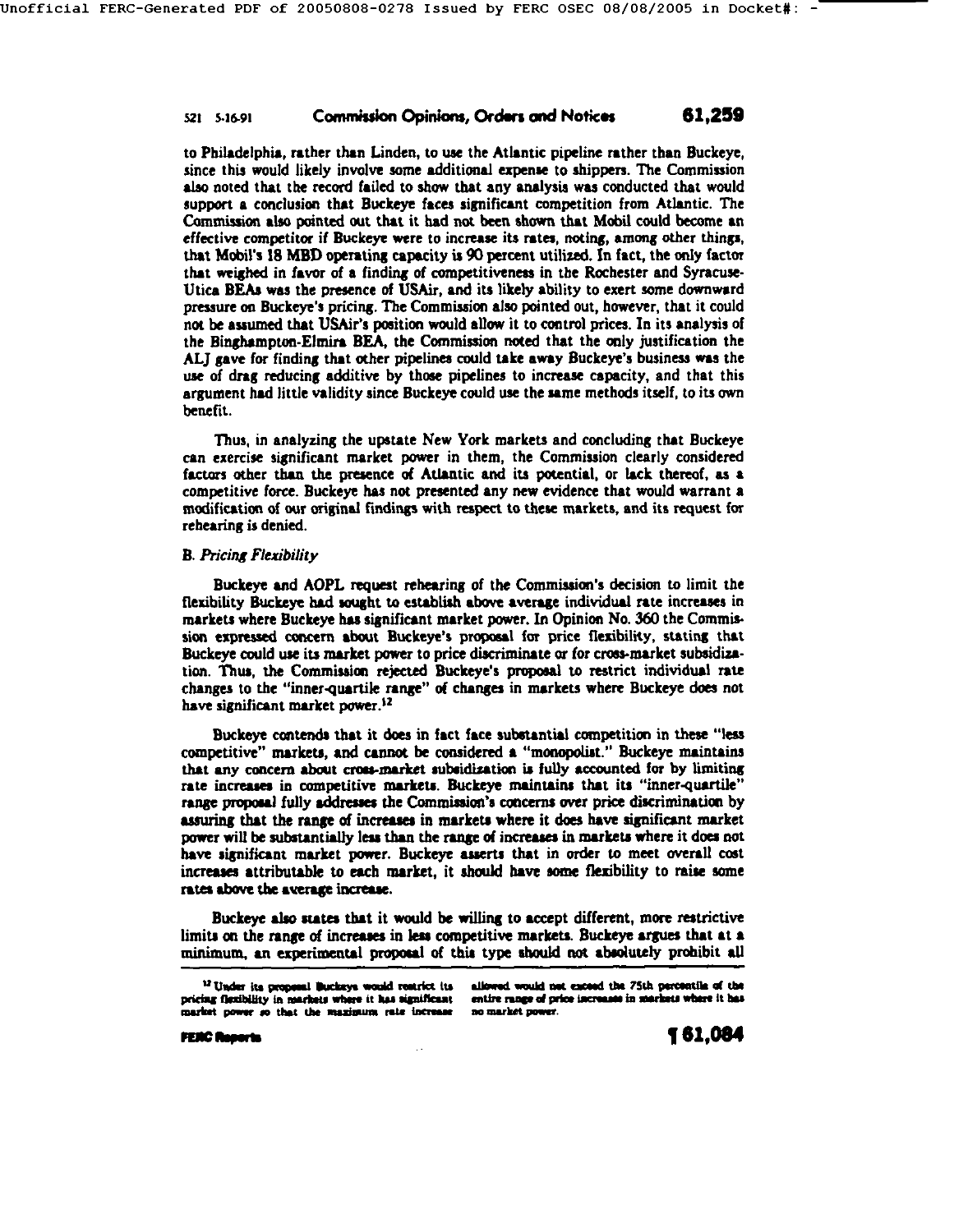# **61,260 Cited as "55 FERC 1...."** 521 5-16-91

flexibility for above average increases in markets where it has significant market power. AOPL makes similar arguments.

The Commission denies the requests for rehearing. As noted, the Commission's primary concern has been that Buckeye could exercise its market power to price discriminate. None of the arguments raised in the requests for rehearing are new, and therefore they do nothing to allay those concerns. Under these circumstances, we are still unwilling to allow Buckeye the pricing flexibility it seeks. We reiterate that any average decrease in rates in Buckeye's markets where it does not have significant market power must be accompanied by a corresponding decrease in all of Buckeye's rates in markets where it does have significant market power. However, we acknowledge that this is an experimental progrmn. Accordingly, during the experimental period the Commission will evaluate on an ongoing basis the impact of rate increases and decreases on the rates Buckeye charges in the markets where it has market power, and will entertain any data that Buckeye wishes to present in the future to support changes to allow it the pricing flexibility it wants.

## *C. Relevant Markets*

In Opinion No. 360 the Commission found that the relevant product market was the transportation of refined petroleum products and that the relevant geographic market was an area at least as large as a BEA. AOPL requests that the Commission establish rebuttable presumptions that, in future market power determination proceedings, these definitions will be accepted as to the product<sup>13</sup> and geographic markets.

AOPL's propasal may have some merit, but this is the first proceeding in which product and geographic markets have been defined for use in market-based ratemaking for oil pipelines, and it is too early for us to take the step that AOPL requests. Also, this proceeding is clearly not the appropriate forum for making such a generic finding. Thus, the Commission will continue to determine the relevant product and geographic markets on a case-by-case basis, at least until we can gain some experience with lighthanded regulation of oil pipelines and appropriate methodologies for allowing marketbased rate determinations for them. Accordingly, AOPL's request is denied.

AOPL also argues that there is overwhelming evidence of a substantial level of competition in the oil pipeline industry as a whole which would support the Commission's establishment, as a matter of policy, of a rebuttable presumption that "enough" competition exists to warrant reliance upon competition as regulation in particular markets. AOPL contends that it would be appropriate for the Commission to conserve its resources and those of the parties to the proceeding by ensuring that market power determinations are limited to those markets in which there is prima facie evidence that a pipeline may exercise significant market power.

AOPL's approach would require those wanting a pipeline's rates to be determined based on cost factors to justify use of this traditional methodology, rather than require the pipeline to demonstrate that strict ratemaking scrutiny is not warranted and that some lighter-handed regulatory approach should be used. This would be contrary to the mandate of Farmers Union  $II$ .<sup>14</sup> There the court stated:

<sup>14</sup> Parmers Union Central Exchange v. FERC, 734 F.2d 1486 (D.C. Cir. 1984), cart. denied, 469 U.S. **t0~ (15e4).** 

**Federal Energy Quidelines** 

<sup>&</sup>lt;sup>13</sup> AOPL states where the pipeline involved is a crude oil pipeline, the relevant product market would be the transportation of crude oil instead of the transportation of refined petroleum products.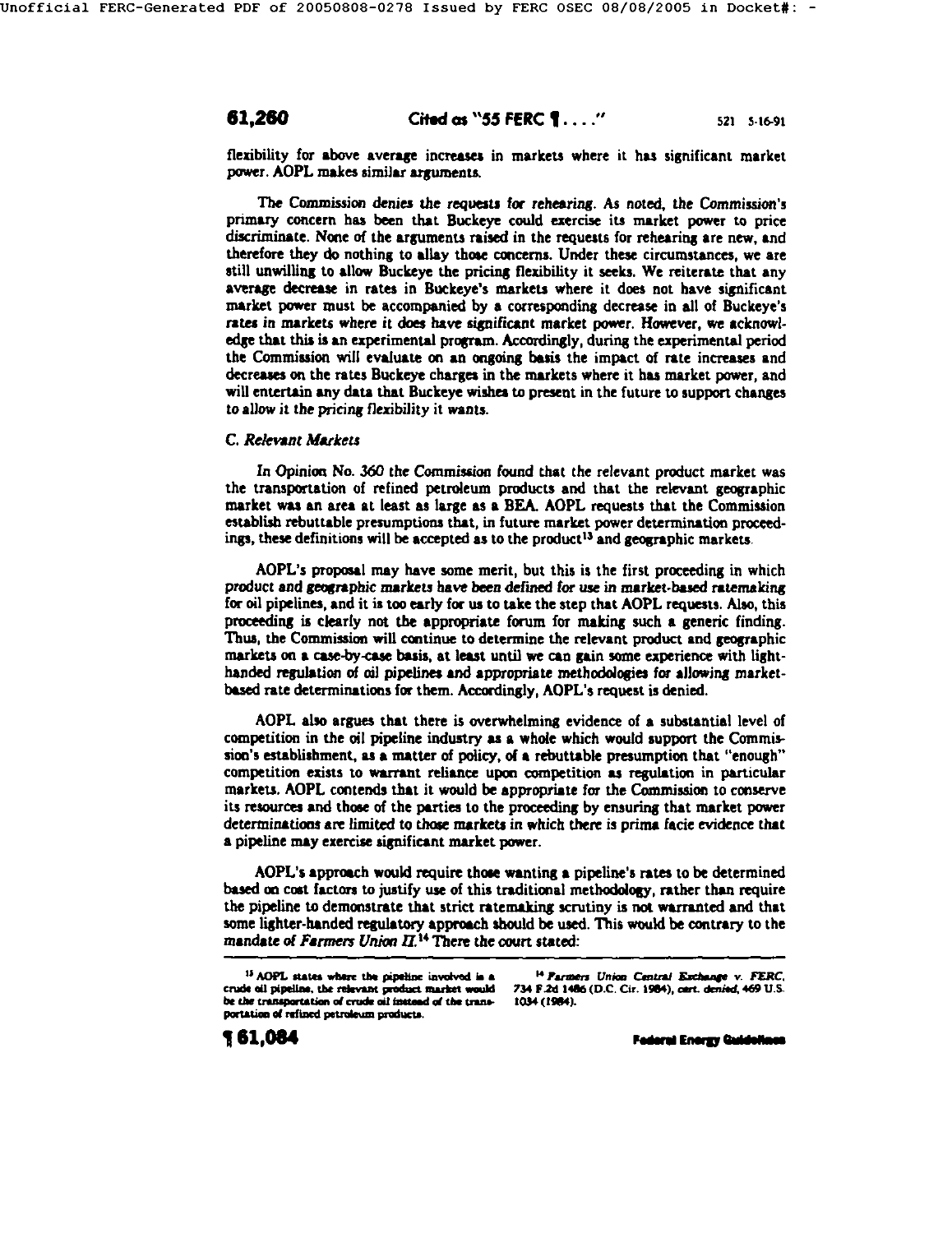# **.~21 5-16-91 CcMmmi.lon O~i~s, Ordws and hlotlc,s 61,261**

Most fundamentally, FERC's statutory mandate under the Interstate Commerce Act requires oil pipeline rates to be set within the "zone of reasonableness;" presumed market forces may not comprise the principal regulatory constraint. Departures from cost-based rates must be made, if at all, only when the non-cost factors are clearly identified and the substitute or supplemental ratemaking methods ensure that the resulting rate levels are justified by those factors. Is

Accordingly, the Commission will continue to follow its current practice which requires an oil pipeline that seeks the benefit of reduced regulation to bear the borden of demonstrating that it lacks significant market power in each market in which it seeks light-handed regulation.

### **D. Analytical Framework**

AOPL argues that the Commission should clarify the analytical framework within which it will consider all relevant factors in its analysis of a pipeline's market power. AOPL indicates that while it strongly supports the Commission's decision to consider a variety of factors when it undertakes a market power determination, it believes that the Commission should establish thresholds for both adjusted and unadjusted HHI's below which no further analysis would be deemed necessary.

The Commission will continue to consider a variety of factors such as market share, market concentration, excess capacity, the number and type of transportation alternatives available to customers, potential entry by new competitors and natural harriers to entry as well as other factors rather than adopting an automatic threshold which would preclude such an analysis. The Commission believes that only by conducting *this* type of an analysis in each case can we ensure that all relevant factors are weighed in making a market power determination.

AOPL also requests that the Commission clarify that, in other oil pipeline market power analyses, data other than delivery data (such as pipeline capacity) may be used as a basis for calculating HHI's. This request for clarification is granted. Although the Commission determined that the use of deliveries data was the best method for calculating HHrs in the Buckeye case, we readily acknowledge that circumstances may be different on other pipelines, and they are free to propose using delivery data or any other appropriate data for the purposes of calculating HHI's.

### E. Alternative Ratemaking Methodologies

AOPL asks that the Commlasion clarify that it will look favorably upon ratemaking methodologies similar to the one adopted for Buckeye for pipelines that wish to follow the "trail blazed" by Buckeye, and also will be receptive to alternative ratemaking methodologies proposed by other pipelines that are tailored more closely to their circumstances.

The Commission adopted Buckeye's proposal with modifications on an experimental basis. The purpose of this procedure was to allow the Commission an opportunity to evaluate the proposal on an ongoing basis for the three-year experimental period. However, as the Commission recognized in Opinion No. 360, Buckeye's proposal was not intended to be generically applicable to other oil pipelines and the proposal may not fit other pipelines' circumstances. Thus, the Commission will be receptive to alternative ratemaking methodologies which might be proposed by other pipelines that are tailored more closely to their circumstances.

<sup>&</sup>lt;sup>15</sup> Farmers Union II, 734 F.2d at 1530.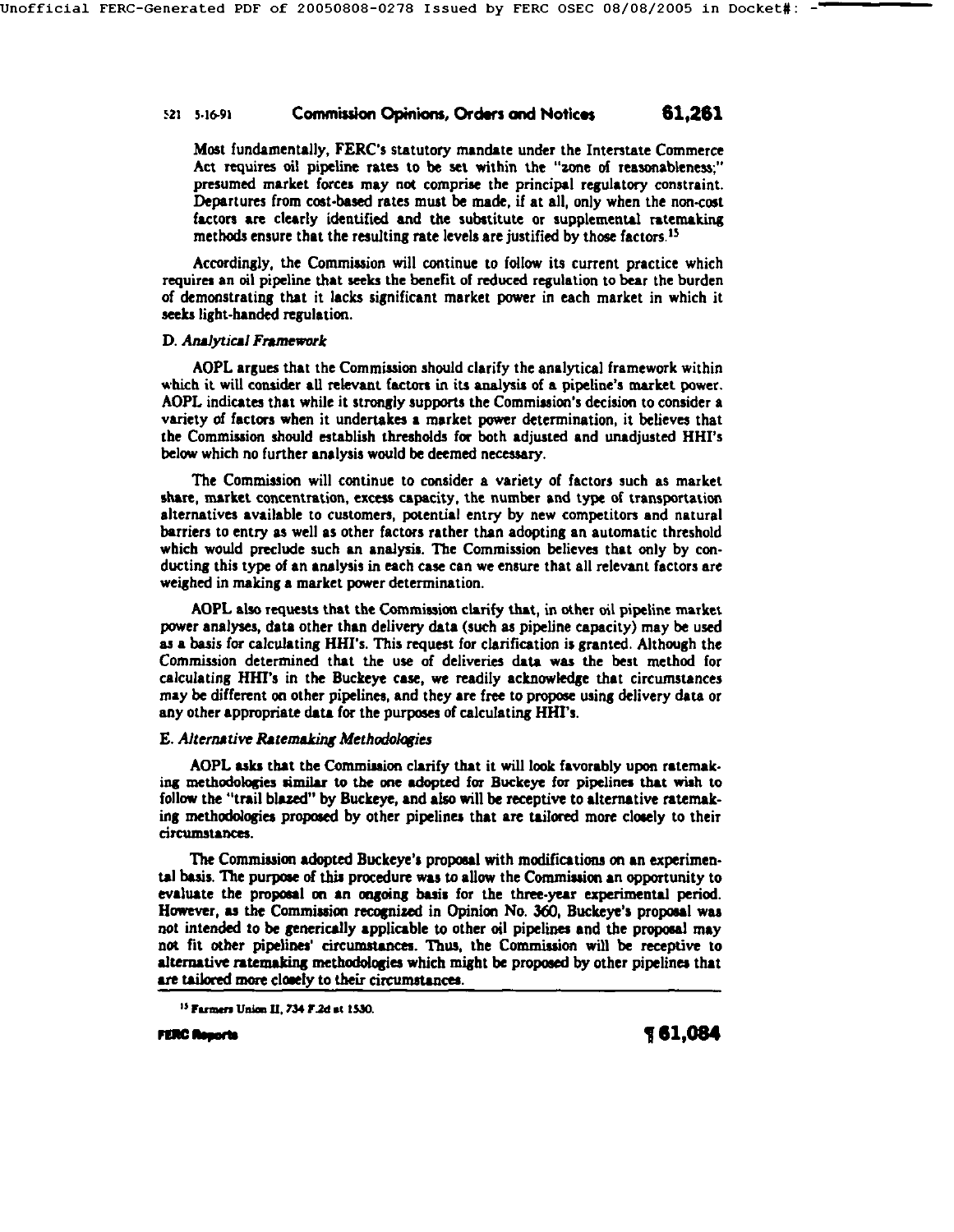# **61,262 Cited as "55 FERC 1...."** 521 51691

### F. Rate Caps

AOPL argues that the Commission should reaffirm its willingness to raise Buckeye's rate cap, if necessary, during the term of the Buckeye experimental program. The *Commission* clearly stated its willingness to adjust the rate cap if necessary during the experimental period. Thus, there is no need to reaffirm our poeition with respect to this issue.

AOPL aho requests that the Commission clarify the process by which such adjustments to the rate cap would be made during the term of Buckeye's experimental program. AOPL contends that the reporting requirements placed on Buckeye are not likely to yield information by which the Commission could readily determine that the rate cap thwarted Buckeye's efforts to raise rates in response to market forces. AOPL's request for clarification is denied.

It would clearly be premature for the Commission to attempt to describe a process by which it would adjust the rate cap withont having had the opportunity to review any aspect of the experimental program. With respect to the reporting requirements during the experimental period, Buckeye is required to submit annual reports, on January 20 of each year, detailing price and revenue changes under each of its tariffs in all its markets and relevant GNP inflation calculations. Specificany, for each tariff in each market, Buckeye must give the initial rate (\$/Bbl), volume (MBD), and revenue (S/yr.). Then, Buckeye must give any percentage change in each rate during each I2-month experimental period and corresponding changes in revenue. Buckeye must also show how it calculated applicable price caps for its markets in which it does have significant market power for each experimental period. The Commission will carefully evaluate this data which should clearly alert us to any instances in which Buckeye is unable to raise rates in response to market forces. This review will allow us to determine what, if any, adjustments are necessary for the rate cap. However, Buckeye is free to submit in its annual report any additional data that it deems necessary for the Commission's ongoing review of this issue.

AOPL also maintains that the Commission should clarify in general terms what may happen after the three-year term of the Buckeye program. AOPL argues that in particular the Commission should indicate its willingness to eliminate rate caps altogether if the Buckeye experimental program is successful.

Buckeye's program is an experimental one that is intended to last for a three-year term. The success of that program is unknown at this time and, accordingly, it would be presumptive and speculative for the Commission at this date, at the very outset of the program, to reach the conclusions that AOPL asks us to reach. The Commission will monitor the experimental program as it progresses and evaluate its success on an ongoing basis. At the end of three years, the Commission then will determine what the next step should be for Buckeye. Accordingly, AOPL's requests for clarification with respect to this matter is denied.

### *L~te Intervention*

On February 8, 1991, Kaneb Pipe Line Operating Parmership, L.P. (Kaneb) filed in this proceeding:  $(1)$  a motion to intervene out of time for the limited purpose of addressing certain proposals contained in AOPL's petition for rehearing and clarification of Opinion No. 360; (2) a motion for leave to respond to the petition of AOPL for rehearing and clarification of Opinion No. 360; and (3) an answer to AOPL's request for rehearing and clarification of Opinion No. 360.

**Federal Energy Quidelines**